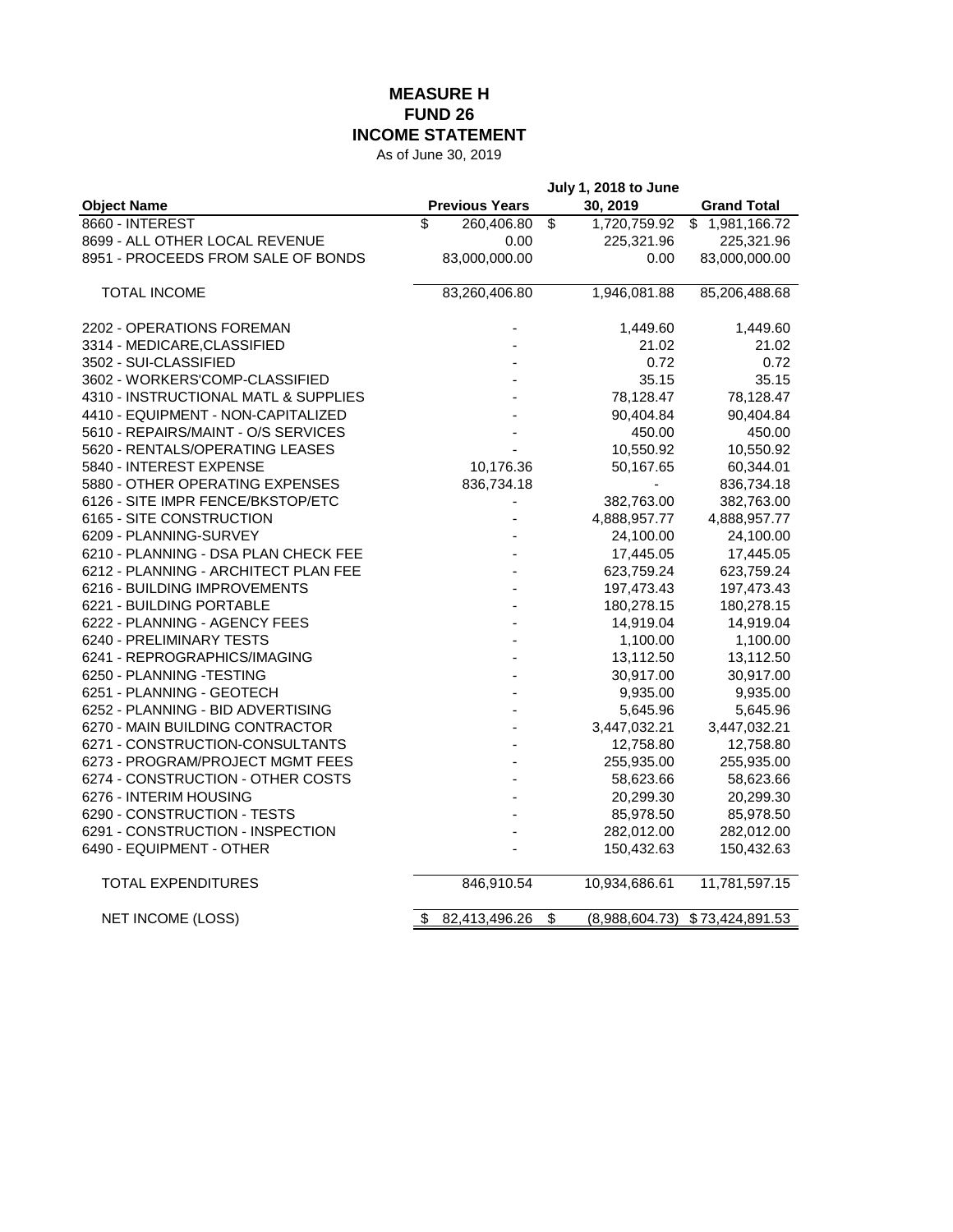## **BALANCE SHEET**

Year To Date for Month Ending June 30, 2019

| <b>ASSETS</b>                        |                 |
|--------------------------------------|-----------------|
| CASH (9110)                          | 79,033,768.79   |
| ACCTS REC MANUAL (9205)              | 156,819.90      |
| DUE FROM OTHER FUNDS (9310)          | 21.02           |
|                                      |                 |
| <b>TOTAL ASSETS</b>                  | \$79,190,609.71 |
|                                      |                 |
| <b>LIABILITIES</b>                   |                 |
| ACCTS PAY MANUAL (9510)              | 827,817.08      |
| ACCTS PAY AUTO MATIC (9519)          | 4,936,373.59    |
| AUTO YEAR END PAYROLL ACCRUAL (9521) | 1,471.34        |
| DUE TO OTHER FUNDS (9610)            | 56.17           |
| <b>TOTAL LIABILITIES</b>             | 5,765,718.18    |
| <b>FUND BALANCE</b>                  |                 |
| <b>BEGINNING FUND BALANCE</b>        | 82,413,496.26   |
| EXCESS REVENUE OVER EXPENDITURES     | (8,988,604.73)  |
| TOTAL FUND BALANCE                   | 73,424,891.53   |
|                                      |                 |
| TOTAL LIABILITIES AND FUND BALANCE   | \$79,190,609.71 |
|                                      |                 |

0.00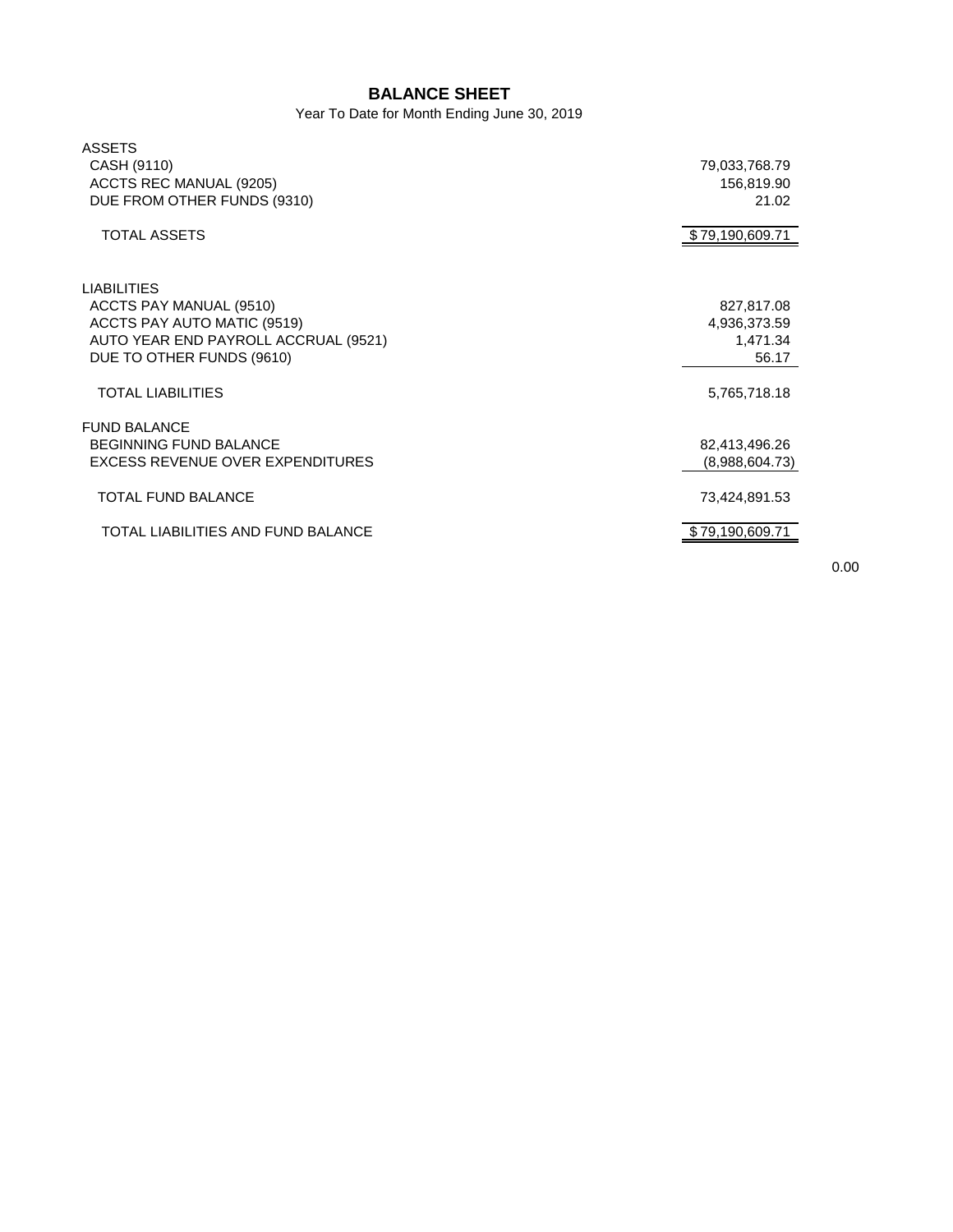## **GO BOND SERIES 2018 FUND 26 EXPENDITURE DETAIL BY SITE AS OF JUNE 30, 2019**

|             |                    |                                            | July 1, 2018 to June  |              |                    |
|-------------|--------------------|--------------------------------------------|-----------------------|--------------|--------------------|
| <b>Site</b> |                    | Vendor                                     | <b>Previous Years</b> | 30, 2019     | <b>Grand Total</b> |
| 000         | <b>DISTRICT</b>    | <b>ADMIN FEE</b>                           | 10,176.36             | 50,167.65    | 60,344.01          |
|             |                    | <b>VERIFICATION</b>                        | 250.00                |              | 250.00             |
|             |                    | OFF STATEMENT                              | 1,375.00              |              | 1,375.00           |
|             |                    | <b>CONTINGENCY</b>                         | 1,900.00              |              | 1,900.00           |
|             |                    | <b>BIDDING</b>                             | 1,425.00              |              | 1,425.00           |
|             |                    | <b>BUYER NOTICE</b>                        | 500.00                |              | 500.00             |
|             |                    | RATING AGENCY                              | 96,000.00             |              | 96,000.00          |
|             |                    | <b>AGENT FEE</b>                           | 1,800.00              |              | 1,800.00           |
|             |                    | <b>FINANCIAL ADV</b>                       | 60,250.00             |              | 60,250.00          |
|             |                    | GO BOND 2018                               | 601,734.18            |              | 601,734.18         |
|             |                    | <b>BOND COUNSEL</b>                        | 71,500.00             |              | 71,500.00          |
| 020         | ANAHEIM            | <b>CULVER NEWLIN</b>                       |                       | 687.88       | 687.88             |
|             |                    | <b>INDEPENDENT</b>                         |                       | 474.00       | 474.00             |
| 021         | WESTERN            | <b>CRISP IMAGING</b>                       |                       | 229.28       | 229.28             |
|             |                    | DIVISION OF THE STATE ARCHITECT            |                       | 12,445.05    | 12,445.05          |
|             |                    | <b>FAST TRACK CONSTRUCTION CORPORATION</b> |                       | 568,261.15   | 568,261.15         |
|             |                    | <b>GHATAODE BANNON ARCHITECTS</b>          |                       | 36,892.23    | 36,892.23          |
|             |                    | <b>INDEPENDENT</b>                         |                       | 547.20       | 547.20             |
|             |                    | KNOWLAND CONSTRUCTION SERVICES LLC         |                       | 1,326.00     | 1,326.00           |
|             |                    | <b>TWINING CONSULTING</b>                  |                       | 12,255.00    | 12,255.00          |
| 022         | <b>MAGNOLIA</b>    | CALIFORNIA GEOLOGICAL SURVEY               |                       | 3,600.00     | 3,600.00           |
|             |                    | PERKINS EASTMAN ARCHITECTS DCP             |                       | 48,450.00    | 48,450.00          |
|             |                    | <b>TWINING CONSULTING</b>                  |                       | 9,935.00     | 9,935.00           |
|             |                    | UTIL LOCATE                                |                       | 24,100.00    | 24,100.00          |
| 023         | <b>SAVANNA</b>     | <b>CITY OF ANAHEIM</b>                     |                       | 6,837.04     | 6,837.04           |
|             |                    | <b>CRISP IMAGING</b>                       |                       | 693.22       | 693.22             |
|             |                    | DIVISION OF THE STATE ARCHITECT            |                       | 695.00       | 695.00             |
|             |                    | <b>ENCORP</b>                              |                       | 27,077.00    | 27,077.00          |
|             |                    | ERICKSON HALL CONSTRUCTION CO              |                       | 3,323,951.67 | 3,323,951.67       |
|             |                    | HAULAWAY STORAGE CONTAINERS INC.           |                       | 1,146.80     | 1,146.80           |
|             |                    | <b>INDEPENDENT</b>                         |                       | 474.00       | 474.00             |
|             |                    | <b>IVL CONTRACTORS INC</b>                 |                       | 166,231.00   | 166,231.00         |
|             |                    | KNOWLAND CONSTRUCTION SERVICES LLC         |                       | 64,728.00    | 64,728.00          |
|             |                    | <b>KYA SERVICES</b>                        |                       | 14,047.15    | 14,047.15          |
|             |                    | PERKINS EASTMAN ARCHITECTS DCP             |                       | 7,290.37     | 7,290.37           |
|             |                    | <b>SWRCB</b>                               |                       | 1,136.00     | 1,136.00           |
|             |                    | <b>TWINING CONSULTING</b>                  |                       | 10,323.00    | 10,323.00          |
| 024         | <b>LOARA</b>       | MONTGOMERY HARDWARE CO.                    |                       | 12,781.28    | 12,781.28          |
| 027         | <b>KENNEDY</b>     | BALFOUR BEATTY CONSTRUCTION LLC            |                       | 821,468.50   | 821,468.50         |
|             |                    | <b>CUMMING CONSTRUCTION MANAGEMENT INC</b> |                       | 31,000.00    | 31,000.00          |
|             |                    | <b>CUSTOM SIGNS INC</b>                    |                       | 1,823.75     | 1,823.75           |
|             |                    | ECONOMY RENTALS INC                        |                       | 10,550.92    | 10,550.92          |
|             |                    | <b>ENCORP</b>                              |                       | 3,010.00     | 3,010.00           |
|             |                    | KNOWLAND CONSTRUCTION SERVICES LLC         |                       | 40,099.00    | 40,099.00          |
|             |                    | RUHNAU CLARKE ARCHITECTS                   |                       | 20,295.00    | 20,295.00          |
|             |                    | <b>SWRCB</b>                               |                       | 610.00       | 610.00             |
|             | TWINING CONSULTING |                                            | 27,501.50             | 27,501.50    |                    |
| 028         | <b>CYPRESS</b>     | <b>CUMMING CONSTRUCTION MANAGEMENT INC</b> |                       | 1,240.00     | 1,240.00           |
|             |                    | DIGITAL ELECTRIC INC.                      |                       | 2,486.00     | 2,486.00           |
|             |                    | <b>JM AND J CONTRACTORS</b>                |                       | 17,500.00    | 17,500.00          |
|             |                    | KNOWLAND CONSTRUCTION SERVICES LLC         |                       | 36,622.00    | 36,622.00          |
|             |                    | QUICK CRETE PRODUCTS CORP                  |                       | 66,751.14    | 66,751.14          |
|             |                    | RUHNAU CLARKE ARCHITECTS                   |                       | 17,902.50    | 17,902.50          |
|             |                    | <b>SWRCB</b>                               |                       | 652.00       | 652.00             |
|             |                    | TWINING CONSULTING                         |                       | 33,910.00    | 33,910.00          |